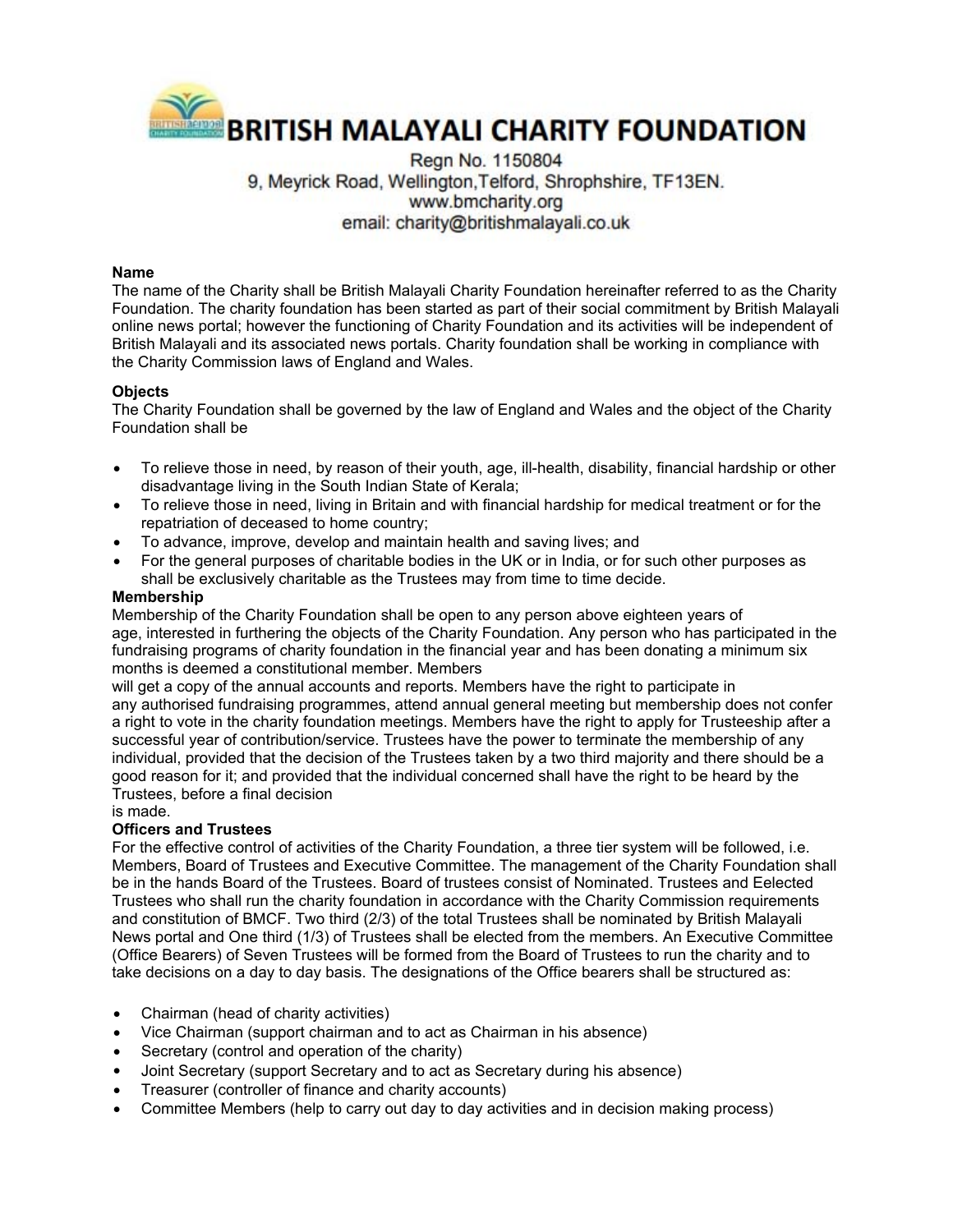There shall be a minimum of seven and a maximum of fifteen trustees in the board. Trustees are responsible for carrying out their role with due regard to the purpose of the charity foundation and acting as a reasonable body. If any Trustees work against the objectives of the Charity Foundation, matter shall be discussed in the Trustees meeting and the membership of the Trustee shall be reviewed. Termination of a Trustee shall follow the same procedure as the termination of a member. All office bearers shall hold office for one year and be eligible for re-election in the next Annual General Meeting thereafter.

### **Management**

All the arrangements of the fundraising events, fund management, and the control of finance shall be in the hands of the Trustees.

### **Powers**

In furtherance of the objects but not otherwise the Trustees may exercise the following powers;

- 1. Power to raise funds and to invite contributions provided that in raising funds the Trustees shall not undertake any substantial trading activities and shall conform to any relevant requirements of the law;
- 2. Power to buy, take on lease or in exchange any property necessary for the achievement of the objectives and to maintain and equip it for use;
- 3. Power to subject to any consents required by law to borrow money and to charge all or part of the property of the Charity Foundation with repayment of the money so borrowed;
- 4. Power to employ such staff (who shall not be members of the Trustees) as are necessary for the proper pursuit of its objects and to make any reasonable and necessary provision for the payment;
- 5. Power to co-operate with other charities, voluntary bodies and statutory authorities operating in furtherance of the objects or of similar charitable purposes and to exchange information and advice with them;
- 6. Power to establish or support any charitable trusts, associations or institutions formed for all or any of the objects;
- 7. Power to appoint and constitute such advisory Trustees as the Trustees may think fit;
- 8. Power to do all such other lawful things as are necessary for the achievement of the objects.

## **Meetings and proceedings of the Trustees**

- 1. The Trustees shall hold at least 3 ordinary meetings each year. An ordinary meeting may be called by the Chairman, Secretary, Vice Chairman or by any 6 members of the Trustees, upon not less than 7 days' notice being given to the other members of the Trustees of the matters to be discussed.
- 2. The Charity Foundation Chairman shall act as Chairman at meetings of the Trustees. If the Chairman is absent from the meetings, the Vice Chairman or Secretary will precede Chairman's duties in the meeting.
- 3. There shall be a quorum when at least half of the number of Trustees for the time being, are present at the meetings.
- 4. Every matter shall be determined by the majority of votes of the members of the Trustees present and voting on the question, but in the case of equality of votes, the Chairman of the meeting shall have a 'casting' vote.
- 5. The Trustees shall keep minutes of the proceedings at the meetings of the Trustees, and shall ensure that these are stored safely, and that they are available for inspection as required.
- 6. The Trustees may from time to time make and amend rules of the conduct of their business, the summoning and conduct of their meetings, and the custody of documents. No rule may be made which is inconsistent with this constitution.
- 7. The Trustees may appoint special positions, advisors or sub-committees, consisting of members of the Trustees and other members, for the purpose of making any enquiry or supervising or performing any function or duty which, in the opinion of the Trustees, would be more conveniently undertaken or carried out by a sub-committees: provided that all acts and proceedings of any such sub-committees shall be fully and promptly reported to the Trustees and recorded.

### **Equal Opportunities**

No individual shall be excluded from membership of the Charity Foundation or debarred from any official